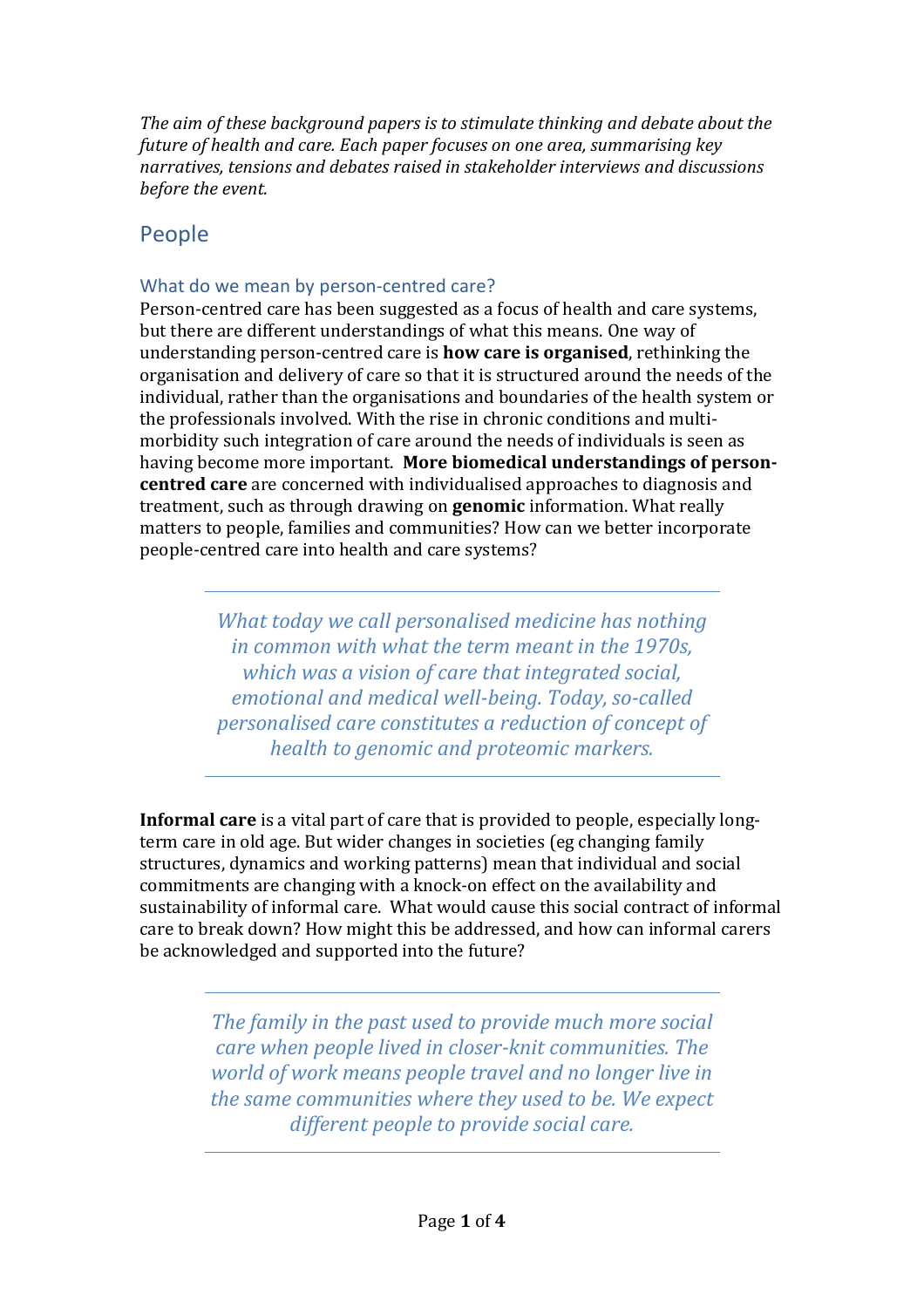#### Impact of organisational structures

The **organisational split between health and social care** is a widespread divide, reflecting the difference between the local, inter-personal and low-tech nature of social care, and the concentration of organisation and funding required for increasingly high-tech medicine. This divide is seen as a widespread problem, creating organisational barriers to what should be integrated services meeting the needs of the people concerned.

This organisational division in turn relates to geographical distribution of services. How can we rethink the **geographical distribution** of services and healthcare professionals? How can we re-envisage the existing model of small primary care providers combined with large hospitals providing a broad range of specialised services for a district or region? What might health and care services that are more organised around people and their needs look like, and how can we get there?

> *Do we need to be distributing specialisation differently in the system, with some highly specialised hospitals doing certain procedures, highly trained generalists distributing care and feeding people to specialists?*

### Wellbeing

**Wellbeing** is a term embedded in the World Health Organization's Charter. However, it has only become more widely discussed in recent years, as part of developing a broader understanding of human development and the factors affecting it. Health is clearly an important factor affecting overall wellbeing, as are others such as work and income, housing, education, the environment and community. With greater understanding of the inter-relationships between these different factors and the influence of **social determinants** on health, health and care systems have become more concerned with broader community efforts to improve health. But do communities agree? And if they do, do they have the capacity to act?

> *We need to start building up facilities in the community for good convalescent homes, better social care, at the same time as investing in the hospitals. The current conversation is about doing community instead of healthcare. But that's no good. We need to do both.*

There are tensions between **different narratives** of how the public see health and how experts do. Experts typically see health as complex, multi-causal and embedded in health and care systems and society as a whole. The public view of health tends to be more focused on individuals' actions, and when things 'go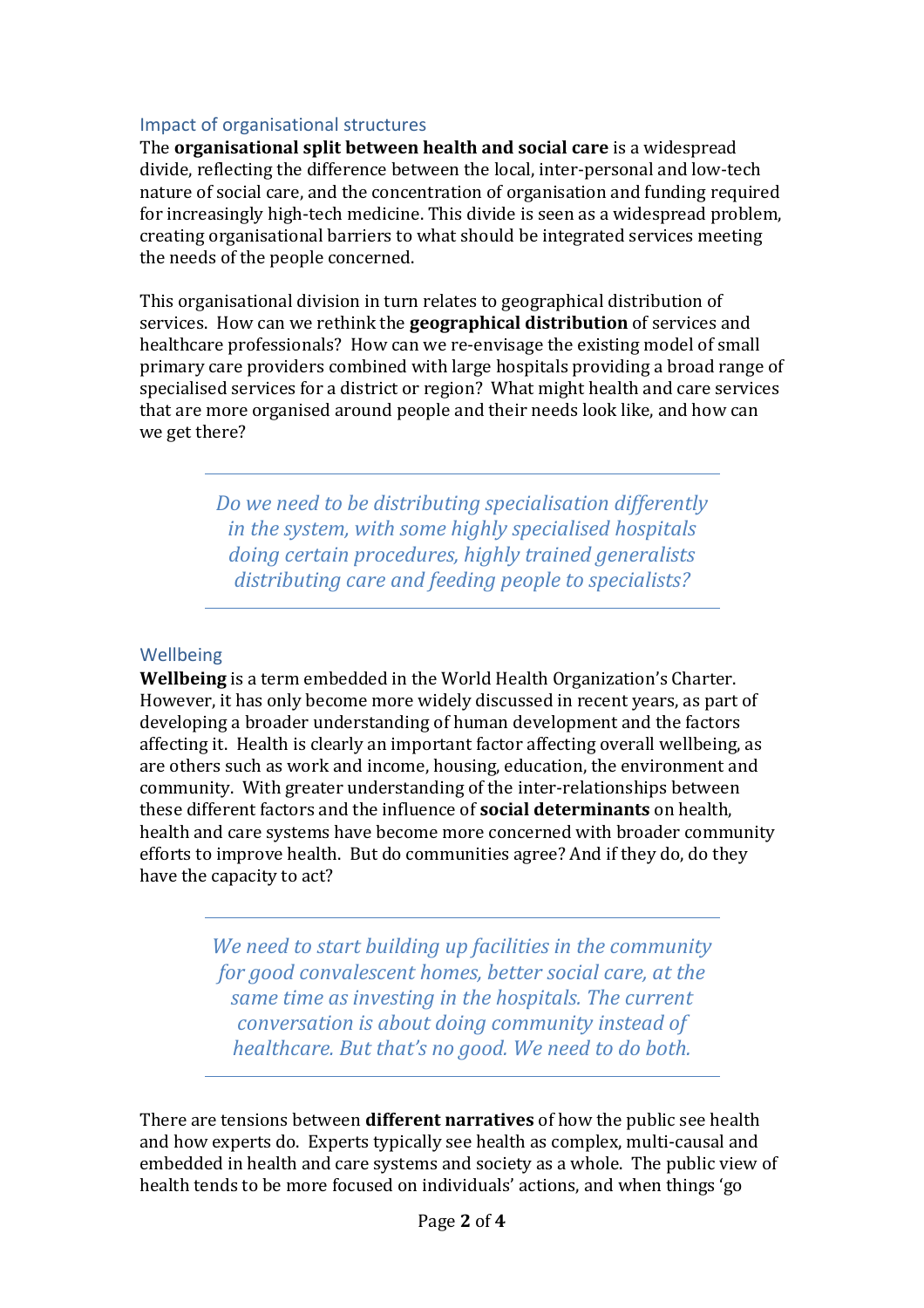wrong' as being up to experts to fix. How might these different narratives productively converge in order to understand and improve future wellbeing? How can health and care systems support that?

## Health and care professionals

Staff are the core of health and care systems. The existing fundamental **division between doctors and nurses** has remained largely unchanged during the life of modern health and care systems, with responses to changes in health systems coming mostly through increasing specialisation within those professions. These existing roles are well understood by the public and have built up generations of social support. There is now discussion about adapting these roles, and some additional roles emerging such as nurse practitioners and assistant physicians. These are still developing. How can the existing health and social care workforce best be used? How might existing roles be adapted and further roles be developed?

> *There is a bizarre division of labour in healthcare dating back 70 years: too simple a binary between doctors and nurses. We need more specialised jobs which require less training. The skills mismatch in the healthcare sector is much higher than for other industries. Entrenched interests and traditions of medical professions are partly to blame. We can learn from low- and middle-income countries which have a more differentiated health workforce, including disease specialists. We could envision chronic disease specialists in upper income countries.*

**Greater information and empowerment of patients** also potentially changes the relationship between patients and professionals. Rising levels of chronic conditions is also a factor in the development of expert patients and patient organisations; as people live longer with chronic conditions, can they acquire more knowledge of the condition than the professionals treating them? How can the health and care system encourage and work with such expert patients?

> *How to transition from the idea that expertise in health belongs to doctors and health systems rather than patients? This idea is a philosophical foundation to public provision of health—the assumed disparity in knowledge between the patient and provider requires public provision to ensure patient's needs are met. But*